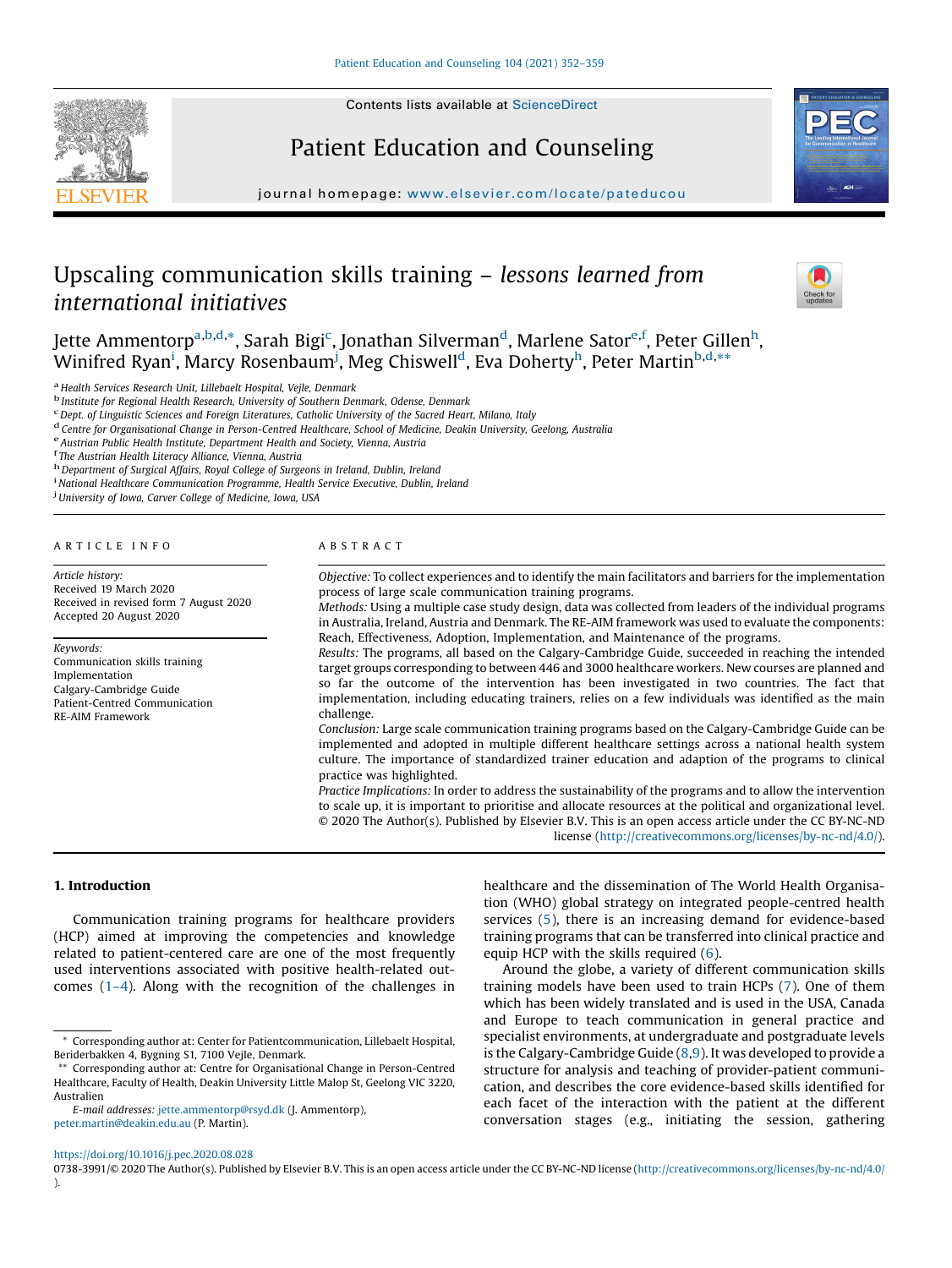<span id="page-1-0"></span>information, providing structure to the consultation, building relationship, explanation and planning, and closing the session) ([8](#page-6-0)). Although the impact of communication skills training on patient outcomes is still scarce ([4](#page-6-0),10–[13\)](#page-6-0) the findings so far are promising. Several effectiveness and efficiency studies have shown that communication skills training based on the Calgary-Cambridge Guide [\(8](#page-6-0)) can significantly increase the health professionals' self-efficacy (14–[16\)](#page-6-0).

Communication skills training based on that and other guidelines/framework are increasingly being implemented in several countries as post-graduate training (17–[19\)](#page-6-0).

In order to gain the most optimal effect of the training in clinical practice, it is important also to consider the context where the implementation takes place and the many factors that influence

successful and sustained implementation of knowledge and skills ([20,21\)](#page-7-0).

Until now most available literature on HCP communication training describes local programs aimed at a limited group of providers. We know that a crucial component of such programs is to ensure that they incorporate activities to promote transfer of the acquired skills into daily practice ([12](#page-6-0)). Despite this knowledge, implementation of communication programs into clinical practice at scale has been embryonic and less information is available about efforts to make an impact across whole organizations or healthcare systems.

The aim of this study was to collect and analyse experiences and lessons learnt from projects that have initiated large scale communication skills training programs in healthcare

#### Table 1

Description of the large scale Communication Skills Training (CST) in four countries

| CST                                                                                | Austria                                                                                                                                                                                                                                                                                                                                                                                                                                                                                                                                                                                                                                                                                                                                    | Ireland                                                                                                                                                                                                                                                                                                                                                                                                                                                                                     | Denmark                                                                                                                                                                                                                                                                                                                                                                                                                                                                                                                                                                                            | Australia                                                                                                                                                                                                                                                                                                                                                                                                                                                                                                                                                                                  |
|------------------------------------------------------------------------------------|--------------------------------------------------------------------------------------------------------------------------------------------------------------------------------------------------------------------------------------------------------------------------------------------------------------------------------------------------------------------------------------------------------------------------------------------------------------------------------------------------------------------------------------------------------------------------------------------------------------------------------------------------------------------------------------------------------------------------------------------|---------------------------------------------------------------------------------------------------------------------------------------------------------------------------------------------------------------------------------------------------------------------------------------------------------------------------------------------------------------------------------------------------------------------------------------------------------------------------------------------|----------------------------------------------------------------------------------------------------------------------------------------------------------------------------------------------------------------------------------------------------------------------------------------------------------------------------------------------------------------------------------------------------------------------------------------------------------------------------------------------------------------------------------------------------------------------------------------------------|--------------------------------------------------------------------------------------------------------------------------------------------------------------------------------------------------------------------------------------------------------------------------------------------------------------------------------------------------------------------------------------------------------------------------------------------------------------------------------------------------------------------------------------------------------------------------------------------|
| Target group                                                                       | Health professionals in different<br>healthcare settings                                                                                                                                                                                                                                                                                                                                                                                                                                                                                                                                                                                                                                                                                   | All health professionals and<br>healthcare workers in acute<br>hospitals in Ireland                                                                                                                                                                                                                                                                                                                                                                                                         | All health professionals and<br>healthcare workers and<br>managers of the departments in one different healthcare settings<br>hospital organization                                                                                                                                                                                                                                                                                                                                                                                                                                                | Health professionals, healthcare<br>workers and non-clinical staff in                                                                                                                                                                                                                                                                                                                                                                                                                                                                                                                      |
| Duration of<br>course                                                              | On average 17 hours (minimum 8<br>hours) of experimental sessions<br>and/or workshops over an extended<br>period of time.<br>Impulse workshops: 3 hours                                                                                                                                                                                                                                                                                                                                                                                                                                                                                                                                                                                    | Modules of different durations:<br>ranging from 90 minutes to three<br>hours.<br>Supplementary material available<br>online on Health Services Executive<br>(HSE) website. (www.hse.ie/<br>nhcprogramme)                                                                                                                                                                                                                                                                                    | On average 24 hours (2 + 1 day) over SKINDEEP: 2 hours<br>a period of 1 to 2 month<br>Pre-course: prepare a video<br>Healthcare workers: 1 or 2 days<br>(8-16 hours) class time.                                                                                                                                                                                                                                                                                                                                                                                                                   | RESPECTS: 4 hours<br>Champions of Change: 8 days<br>Range of resource materials to<br>support learning                                                                                                                                                                                                                                                                                                                                                                                                                                                                                     |
| Single modules<br>/components                                                      | The specific needs and challenges<br>perceived by the participants are<br>combined with basic key<br>competences of healthcare<br>communication (e.g. information<br>sharing).                                                                                                                                                                                                                                                                                                                                                                                                                                                                                                                                                             | Module 1: Making Connections.<br>Module 2: Core Consultation Skills.<br>Module 3: Challenging<br>Consultations.<br>Module 4: Communicating with<br>Colleagues and promoting<br>Teamwork.                                                                                                                                                                                                                                                                                                    | Mandatory modules :<br>1. The structure of the dialogue<br>2. Psychological reactions to<br>somatic disease<br>3. Video supervision<br>In addition each department could<br>choose 2 of 10 optional course<br>modules<br>Healthcare workers: the same<br>mandatory modules except for<br>video supervision                                                                                                                                                                                                                                                                                         | 1.SKINDEEP: skilled introduction &<br>action small changes in<br>communication applicable for each<br>& every interaction<br>2.RESPECTS: action 5 key skills to<br>ensure that all clinical interactions<br>are consistently person-centred<br>3. Champions of Change: equip<br>senior staff with skills to teach<br>SKINDEEP and RESPECTS                                                                                                                                                                                                                                                 |
| Delivering the<br>program as<br>intended                                           | Implementation To guarantee high quality and<br>consistency a set of ÖPGK-tEACH-<br>standards for certification have<br>been developed for CST, TTT and<br>TTTT.<br>Certified communication skills<br>trainers become members of the<br>trainer network and have to meet<br>defined duties (e.g. implementation<br>of the standards, documentation<br>and reporting of all trainings,<br>withdrawal of certificate in the<br>event of violation of the standards,<br>rules and regulations).<br>Re-certification after 3 years can be substantially going forward.<br>achieved if predefined<br>requirements are met.<br>CSTs, TTTs and TTTTs will continue<br>to be evaluated, continuing<br>financing and political support<br>provided. | Participant feedback is collected<br>after each module and is available<br>on request. Feedback is<br>unanimously positive with<br>participants reporting that they<br>have learnt new skills and have<br>enjoyed the training.<br>Quality can be assured at present<br>because the project group is small<br>and the workload is manageable.<br>This may be a challenge however as<br>the program is broadened to include<br>the remaining hospitals and will<br>need to be resourced more | The education of the TTT and the<br>TTTT is maintained by The Danish<br>Association of Communication in<br>Healthcare who is responsible for<br>the quality and the consistency.<br>The planning of the implementation<br>process at new departments/<br>organisations is maintained in<br>cooperation with Center for<br>Patientcommunication.<br>The Danish Association of<br>Communication in Healthcare has<br>established a network for<br>communications skills trainers with<br>and without certification.<br>Standards for certification of TTT<br>and TTTT have not yet been<br>developed | A major issue is the limited time for<br>the foundation module, 2 hours,<br>and still a relatively short total, 6<br>$(2 + 4)$ hours, for clinicians.<br>In an Australian context some of the<br>longer programs, 1-3 days away<br>from clinical service delivery, were<br>seen as a major threat to a<br>sustainable intervention. Another<br>key threat to scaling up this<br>intervention is the capacity of the<br>senior facilitators who teach the TTT<br>program; these senior facilitators<br>who are healthcare academics have<br>many 1000s of workshops worth of<br>experience. |
| Maintenance<br>Sustained<br>delivery and<br>effectiveness<br>of the<br>initiative. | Within the Austrian health reform<br>we are aiming at establishing a<br>national competence center for<br>improving healthcare<br>communication under the umbrella health services in Ireland.<br>of the Austrian Health Literacy<br>Alliance. The main task of this<br>competence center will be to<br>support and coordinate the trainer<br>network and an elected expert<br>committee for communication<br>skills trainings for health<br>professionals.                                                                                                                                                                                                                                                                                | The program is initiated at a<br>national level by the National<br>Health Services Executive (HSE)<br>which is the national provider of                                                                                                                                                                                                                                                                                                                                                     | Are cooperating with<br>The Danish Association of Patient<br>Communication on setting new<br>standards and create a common<br>frame of reference for professional<br>patient communication in<br>Denmark.<br>Aimining at getting support and<br>funding for establishment of a<br>National Centre for Patient<br>Communication                                                                                                                                                                                                                                                                     | In order to enable growth, there is<br>activity to develop a clear process to<br>build a second wave of leading<br>facilitators (TTT) to increase the<br>capacity of the program                                                                                                                                                                                                                                                                                                                                                                                                           |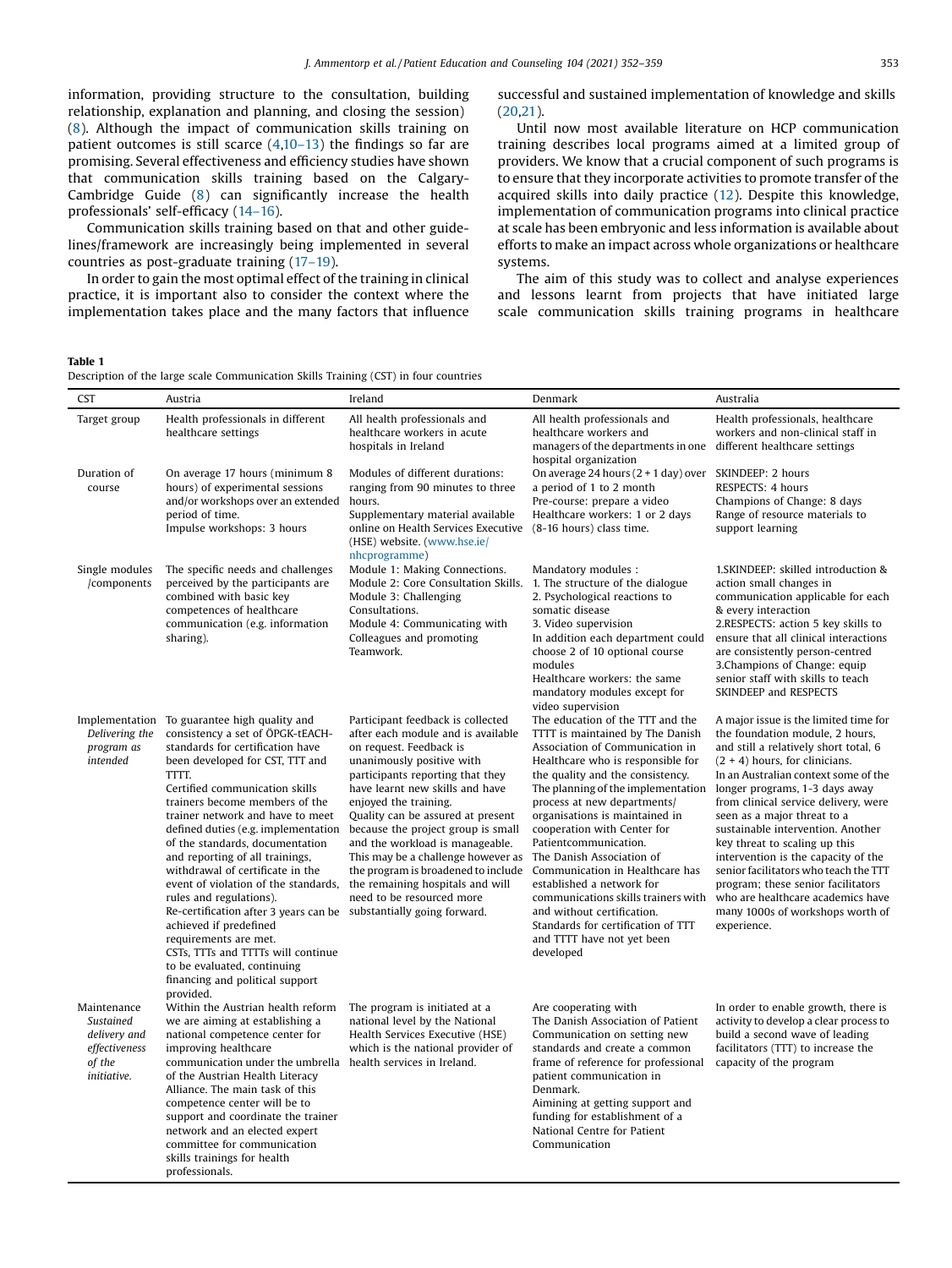<span id="page-2-0"></span>organisations, and to identify the main facilitators and barriers for their implementation.

# 2. Methods

# 2.1. Program selection and recruitment

For the purpose of this study we selected programs which 1) have implemented large-scale communication skills trainings across entire healthcare organisations or healthcare systems, 2) are based on the Calgary-Cambridge Guide as this model is evidence-based and transferable across multiple professional groups, 3) build on the expert knowledge available within EACH (the International Association for Communication in Healthcare) as one of the main purposes of this association is to translate research evidence on health communication into healthcare teaching, clinical practice and policy [\(22](#page-7-0)). Based on these selection criteria, we included four programs which were conducted at hospitals and other healthcare organisations in Australia, Ireland, Austria and Denmark. The first and second author contacted the manager/project leader of each program through e-mail. They were provided with information about the study and invited to participate. All accepted and are co-authors on this paper.

## 2.2. Design

A multiple case study approach was chosen as a method to explore similar interventions in their specific context ([23](#page-7-0),[24](#page-7-0)). Data was collected via e-mail correspondence about the training programs and the implementation process from participating leaders of the individual programs (the co-authors) using openended questions designed by the first and the last author and e-mail correspondence.

#### 2.3. Participants

All four projects are targeting HCP and other healthcare workers. The specific groups and the numbers are described in [Table](#page-3-0) 3.

## 2.4. Data-collection

A total of 20 open-ended questions were e-mailed to the authors including questions about 1) the communication skills program, 2) the 'train the trainer' program, 3) the implementation process according to the individual RE-AIM indicators (described below), 4) the challenges and barriers, 5) suggestions for the future.

## 2.5. Data extraction and synthesis

The RE-AIM planning and evaluation framework is a tool that can be used to comprehensively evaluate both the individual and organisational impact of a program or intervention. RE-AIM is an acronym for the framework's five evaluation components: Reach, Effectiveness, Adoption, Implementation, and Maintenance. The first version of the framework was developed in 1999 [\(25\)](#page-7-0) and since then it has been developed and advanced over the years as a method used to evaluate public health programming across multiple organisations [\(26](#page-7-0),[27](#page-7-0)).

To get an overview of the individual training program, how they have been implemented, adopted and maintained the collected data from the communication skills programs were categorized by the first author (JA) and presented according to the following RE-AIM indicators:

'Reach' represents the absolute number and proportion of individuals who are willing to participate in a given initiative. It

#### Table 2

Description of the 'train the trainer' course (TTT) in four countries

| 'Train the trainer'        | Austria                                                                                                                                                                                                                                                                                                                                                                                                                                                                                   | Ireland                                                                                                                                                                     | Denmark                                                                                                                                                                                                                                                                                             | Australia                                                                                                                                                                                                                                                                                                |
|----------------------------|-------------------------------------------------------------------------------------------------------------------------------------------------------------------------------------------------------------------------------------------------------------------------------------------------------------------------------------------------------------------------------------------------------------------------------------------------------------------------------------------|-----------------------------------------------------------------------------------------------------------------------------------------------------------------------------|-----------------------------------------------------------------------------------------------------------------------------------------------------------------------------------------------------------------------------------------------------------------------------------------------------|----------------------------------------------------------------------------------------------------------------------------------------------------------------------------------------------------------------------------------------------------------------------------------------------------------|
| Target group               | Health professionals with direct patient contact<br>(doctors, nurses, technical and therapeutic HP<br>and professional communication skills trainers)                                                                                                                                                                                                                                                                                                                                     | Senior clinicians<br>(medical and nursing),<br>health professionals<br>administrative /<br>learning and<br>development staff                                                | Health professionals<br>(doctors, nurses, technical<br>and therapeutic healthcare<br>professionals)                                                                                                                                                                                                 | Every member of workforce                                                                                                                                                                                                                                                                                |
| Duration of course         | A total of 393 hours (corresponding to 16 ECTS)<br>1.5 in-class courses: 71.25 hours<br>2. Practical training: 209 hours<br>3. Homework and peer work: 112,5 hours                                                                                                                                                                                                                                                                                                                        | A total of 14 hours.<br>Experiential/didactic<br>workshop followed by<br>supervised training on<br>site leading to<br>independent training<br>with support and<br>follow-up | Approximately 64 hours<br>class time and 16-24 hours<br>homework<br>1. A recruitment course<br>1 day CST course<br>$2 +$<br>(24 hours)<br>2. Train the trainer course:<br>$2 + 3$ days in class training<br>(40 hours)<br>3. One supervised<br>education (24 hours)                                 | Approximately 56 hours<br>including<br>1. Pre-course SKINDEEP 2<br>hours + RESPECTS 4 hours<br>(pre-requisite)<br>2. Ongoing professional<br>development healthcare<br>communication: 1 day<br>3. Delivery of 6 SKINDEEP<br>or RESPECTS sessions per<br>year                                             |
| Single modules /components | 1. In-class courses: teaching skills and structure,<br>experiential communication skills teaching,<br>curriculum development, refresher<br>2. Practical manual for communication skills<br>trainers<br>3. Practical training, feedback review for<br>teaching video and curriculum plan,<br>implementation and evaluation of a<br>communication skills training<br>4. Homework: literature review, preparation/<br>follow-up work<br>5. Working together in a national trainer<br>network | TTT programs delivered<br>separately for each of<br>the four modules with<br>roll-out and tailored<br>supervision according<br>to trainers'<br>requirements                 | In-class course:<br>1. Learning how<br>communication training<br>via role-play is<br>implemented<br>2. Practice communication<br>training using role-playing<br>3. Introduction to video<br>supervision<br>4. Working with the teacher<br>role according to $2 + 1$ day<br>course's various modules | 1. Development of own<br>communication skills<br>2. Development of group<br>facilitation skills for<br>SKINDEEP and RESPECTS<br>3. Observation and co-<br>facilitation of SKIN DEEP<br>and RESPECTS with an<br>experienced facilitator<br>4. Opportunity to be<br>observed by experienced<br>facilitator |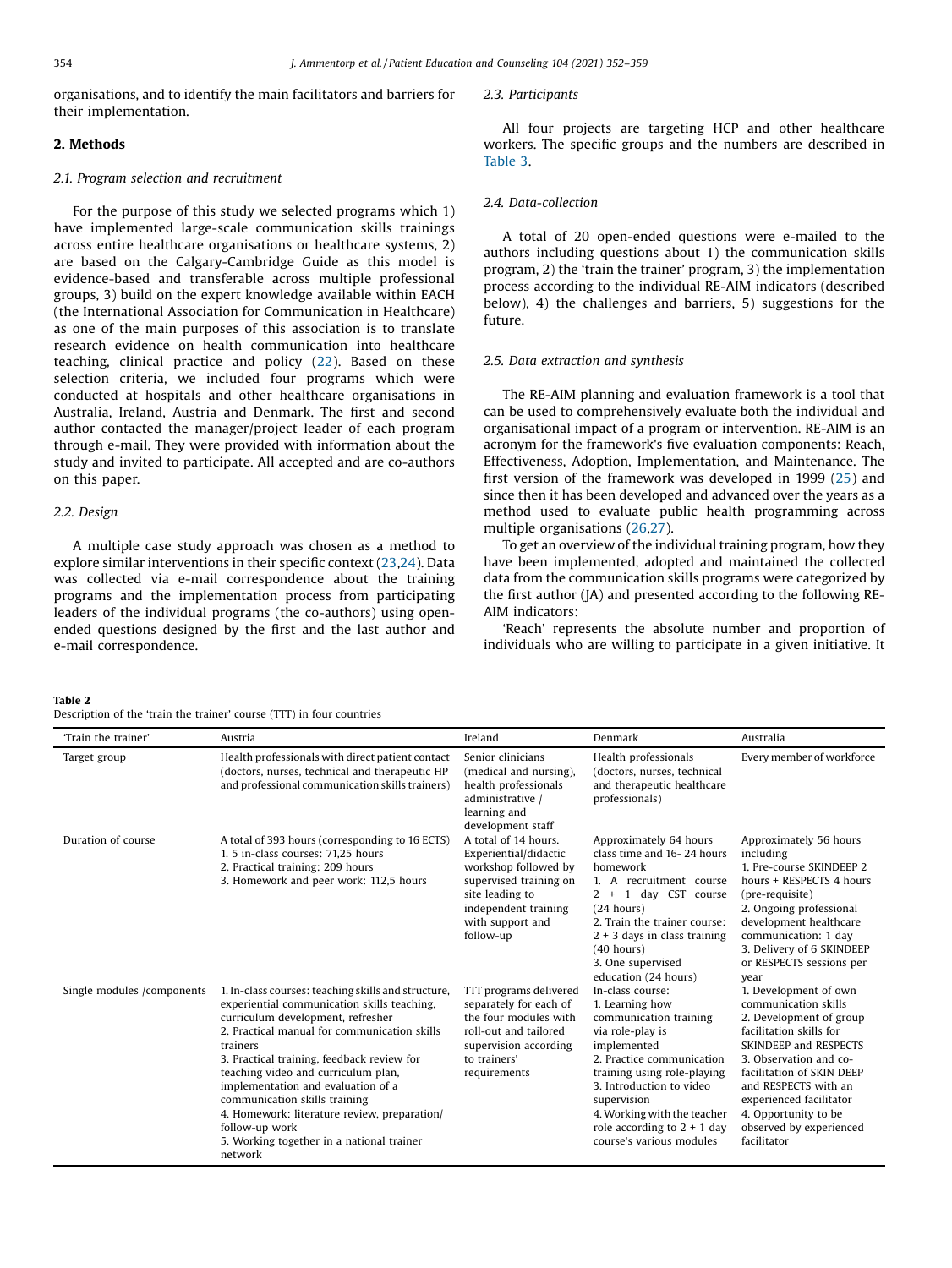<span id="page-3-0"></span>also indicates the level of representativeness of participants compared to the target population.

'Effectiveness' describes the impact of the intervention or program.

'Adoption' is the absolute number and proportion of settings and intervention staff who are willing to initiate the intervention or program.

'Implementation' refers to the degree to which the intervention or program staff delivers the initiative as intended, as well as the related costs.

'Maintenance' refers to the sustained delivery and effectiveness of the initiative.

Data synthesis included a description of the main findings according to the authors experiences of the challenges and barriers and suggestions for the future.

## 3. Results

Data describing the individual communication skills training programs are presented below and details about the target group, duration and the content of the training programs appear from [Table](#page-1-0) 1 and 2. Data related to RE-AIM framework is summarised in 3.4 under the headline 'To what extent did we succeed? and unfolded in Table 3.

#### 3.1. Overview of the communication programs

#### 3.1.1. The Austrian program

In Austria, the program is part of a national multi-modal initiative, the Austrian Health Literacy Alliance [\(28,29](#page-7-0)).

Based on a national strategy ([30](#page-7-0)), the implementation process started with the development of an evidence-based quality standard for communication skills training (CST) simultaneous with the implementation of a Train the Trainer-program (TTT) in 2018.A group of 19 healthcare professionals and communication experts were trained to become trainers and have started to offer CST as experiential sessions and/or workshops for health professionals in various healthcare settings. A group of simulated patients has been recruited and trained for CST and TTT. The project group have started to further qualify a selected group of experienced communication trainers for implementing TTTs as teaching trainers, to train new trainers.

The program has been financed by the Austrian Social Insurance and the Federal Health Agency and has been implemented by the Austrian Public Health Institute in close cooperation with the Institute of Health Promotion and Disease Prevention, the Austrian Health Literacy Alliance, and the teaching sub-committee of EACH (tEACH).

## Table 3

Assessment of the four communication skills training programs according to the RE-AIM Framework ([14](#page-6-0)).

| RE-AIM                                                                                          | Austria                                                                                                                                                                                                                                                                                                                                                                                                                                                      | Ireland                                                                                                                                                                                                                                                                                                                        | Denmark                                                                                                                                                                                                                                                                                                                                                                                                                                  | Australia                                                                                                                                                                                                                                                                                                                                                                                                                                                           |
|-------------------------------------------------------------------------------------------------|--------------------------------------------------------------------------------------------------------------------------------------------------------------------------------------------------------------------------------------------------------------------------------------------------------------------------------------------------------------------------------------------------------------------------------------------------------------|--------------------------------------------------------------------------------------------------------------------------------------------------------------------------------------------------------------------------------------------------------------------------------------------------------------------------------|------------------------------------------------------------------------------------------------------------------------------------------------------------------------------------------------------------------------------------------------------------------------------------------------------------------------------------------------------------------------------------------------------------------------------------------|---------------------------------------------------------------------------------------------------------------------------------------------------------------------------------------------------------------------------------------------------------------------------------------------------------------------------------------------------------------------------------------------------------------------------------------------------------------------|
| Reach<br>The number of<br>participants and<br>representation in relation<br>to the target group | CST: In the pilot-phase in 2019,<br>about 446 health professionals<br>with direct patient contact working<br>in different healthcare settings<br>TTT: 19 health professionals and/or<br>communication skills trainers have<br>participated in the pilot of the TTT<br>TTTT: 8 health professionals and/or<br>professional communication skills<br>trainers from the group of 19<br>volunteered and were recruited to<br>participate in the pilot of the TTTT | CST: A total of 2,200 healthcare<br>workers have attended at least one<br>module<br>Module 1: 7 TTT days with the 40<br>publicly funded acute hospitals -<br>completed<br>Module 2:7 TTT days completed<br>Module 3: 7 TTT days completed<br>Module 4: 7 TTT days completed                                                    | CST: A total of 2,315 staff<br>members with patient<br>contact have participated<br>communication research<br>program. Before that<br>another 4 departments<br>implemented a similar CST<br>on their own.<br>With few exceptions all<br>staff with patient contact<br>was reached<br>TTT: Approximately 90<br>have been educated as<br>trainers in the same period<br>and includes doctors and<br>nurses                                 | CST: is currently being<br>implemented at two small<br>regional hospitals with<br>approximately 1000 staff<br>each<br>Approximately 50% of the<br>staff was trained by OCPH,<br>with the remainder to be<br>trained by their own<br>faculty. Approximately<br>about 700 staff members.<br>Staff reach in phase 1 sites<br>has been excellent with no<br>groups excluded though<br>medical professionals<br>proving to be harder to free<br>up from clinical duties. |
| Effectiveness<br>The impact of the program                                                      | CST and TTT: evaluation of<br>participants' satisfaction has been<br>predominantly rated very<br>positively for both levels.<br>Healthcare professionals' self-<br>efficacy for specific communication<br>tasks (CST) and trainers' self-<br>efficacy for specific teaching skills<br>(TTT) has improved. On the level of<br>the TTTT there are no evaluation<br>results available yet                                                                       | 12 workshops for each of the three<br>modules (total = 36 workshops)<br>have been delivered in six hospitals.<br>This work is continuing and these<br>figures will increase over the next<br>year                                                                                                                              | Survey to all HP showed<br>significant effect on self-<br>efficacy $(14)$ and on<br>observed communication<br>based on audio recording<br>before and after the course<br>(27).<br>After the implementation,<br>survey to managers showed<br>that all new staff members<br>attended the course at 17<br>out of 24 department. Half<br>of all departments had<br>made a plan for brush-up<br>(not all had finished the<br>implementation). | Staff evaluations of the<br>program have been positive<br>indicating the program is<br>practical and relevant.<br>At organizational level,<br>initial data suggest some<br>improvement in<br>complaints/compliments<br>related to healthcare. The<br>authors are planning to<br>design a framework for<br>evaluating health<br>economics and other<br>outcomes at organizational<br>level                                                                           |
| Adoption<br>Number of settings who<br>are willing to initiate a<br>program.                     | The pilot TTT-cohort has been<br>certified and has started to offer<br>CSTs for healthcare organizations.<br>About 15-20 healthcare and<br>educational institutions have<br>requested CSTs.<br>Another TTT has started in 2019.                                                                                                                                                                                                                              | The remaining 34 acute hospitals<br>will participate in the TTT program<br>as described above and will have<br>supervised roll-out of modules. A<br>number of hospitals have<br>voluntarily approached the project<br>lead with requests to be included.<br>They will be implemented using the<br>same implementation approach | The program will be<br>implemented at another<br>hospital in Denmark in<br>2020, and they will initiate<br>the process by certification<br>of 8 trainers.<br>The three other hospitals in<br>the Region of Southern<br>Denmark are preparing a<br>similar process                                                                                                                                                                        | To date YTM has only been<br>implemented in services<br>whose CEO and Board have<br>seen person-centred HC as<br>a major strategic priority,<br>and this has been identified<br>as a key enabler.<br>It is unclear what the<br>uptake might be without<br>government part-funding.                                                                                                                                                                                  |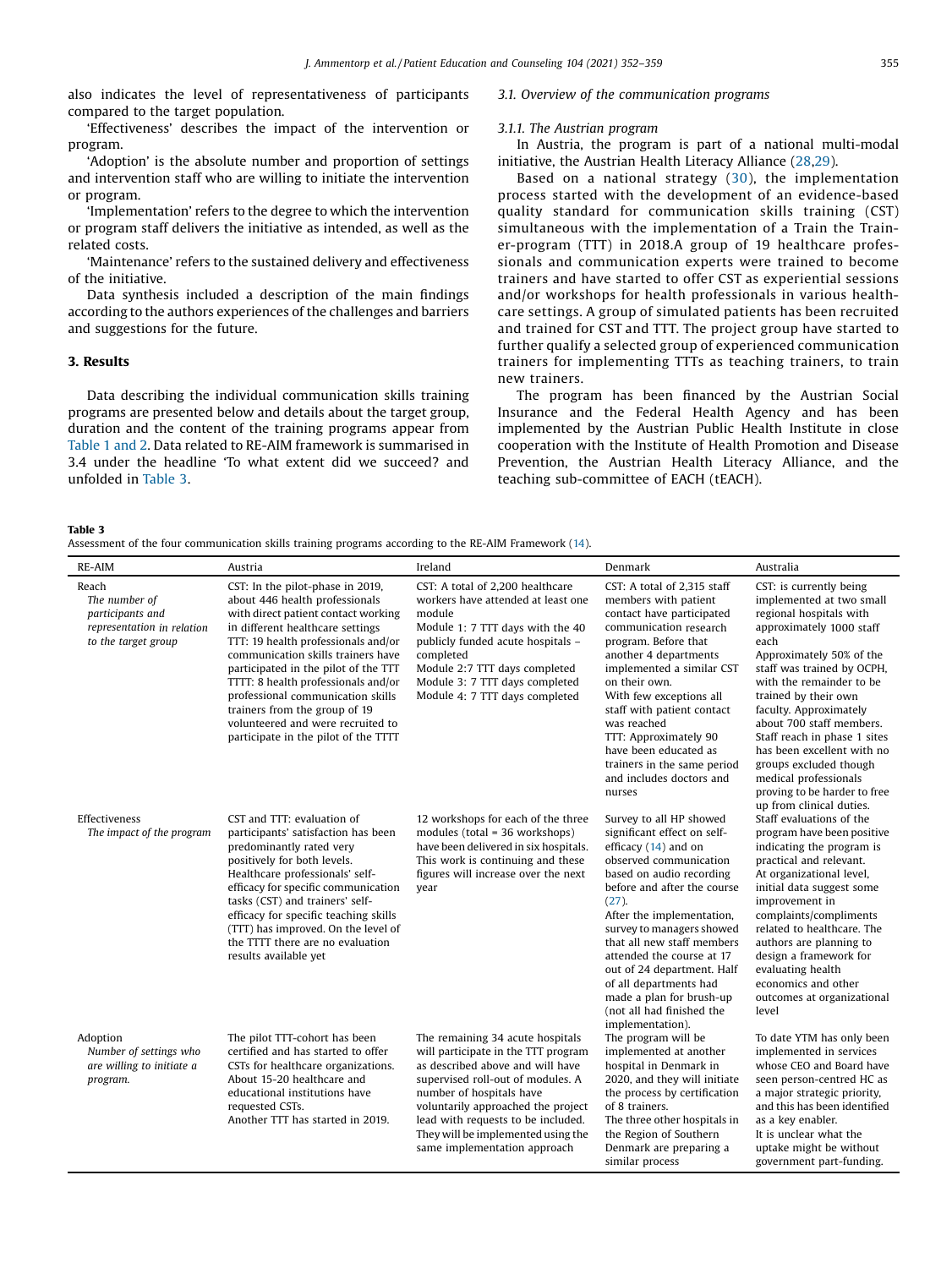## 3.1.2. The Irish program

In Ireland, the communication program was initiated by the National Health Services Executive (HSE) targeting the acute hospitals in Ireland. The program commenced with the design of four modules and accompanying TTT modules. Module one was designed for all staff, including non-clinical and management staff and the remaining three modules are for HCP.

The TTT programs were first delivered in July 2018 and all four modules have been successively delivered on multiple occasions on a national basis to six pilot hospital sites across the country. The majority of the modules to date were delivered jointly by the HCPs who completed the TTT training and the program leaders. This facilitated the continuance of the TTT training into the initial phases of the program delivery. Withdrawal of teaching supervision is decided in consultation with the HCP trainers and the program leaders.

The implementation team for the project consists of a group of four individuals with different backgrounds in Speech and Language, Clinical Psychology, Surgery and General Practice. Three of the team have over 30 years of experience in CST and medical education. The program is coordinated, partly designed, taught and administered by one part-time HCP working for the HSE in collaboration with three other HCPs mentioned above, all with other commitments.

## 3.1.3. The Danish program

In Denmark the communication program was initiated within one hospital organization, incorporating three hospitals using a model that provided all clinical departments with trainers at the three hospitals ([31](#page-7-0)).

All of the clinical departments were included in a stepwise fashion between 2011 and 2017.

At each department, 4-8 HCPs (depending on the size of the department) were trained to conduct the CSTof the staff from their own department. Courses for newly recruited staff members were established (the same 2 + 1 day course) after the implementation at the individual department.

The program is anchored in the Health Services Research Unit/ Centre for patient communication at the organization. The research director has the overall responsibility for the implementation and evaluation of the program. The course administration is carried out by the hospital administration in close cooperation with the research group.

The next phase in the planning is the implementation of the communication program at hospitals in the region of Southern Denmark with app. 10.000-15.000 staff.

## 3.1.4. The Australian program

In Australia, the program 'Your Thoughts Matter' was initiated by the Centre for Organisational Change in Person-centred Healthcare at Deakin University. The first phase was targeting health organizations within Victoria, Australia.

It is a five-tiered multi-modal intervention consisting of four training components and also includes a patient component designed to equip patients with 'Question Prompt Sheets' and clinicians with education on how to use this tool in their consultations. This component is excluded in this paper. The overarching objective of the program is to ensure that core communication skills are consistently delivered on each and every encounter by all staff members, both clinical and nonclinical.

Starting with two small regional hospitals (800-1000 staff each) subsequently include larger regional & metropolitan multi-campus health organisations with a total of 5000-10,000 staff.

#### 3.2. Training programs

In general, the programs for implementing CST are based on a TTT approach and share many common characteristics. The model used, the content of the training program, the teaching methods and the formative assessment and feedback used to ensure the application of the acquired knowledge and skills are all similar. This is explained by the fact that some of the leaders of the programs and the TTT have been actively involved or trained in the teaching subcommittee of EACH (tEACH), and also that the educational material used originated from within the tEACH framework.

### 3.2.1. Train the trainer (TTT)

Training of trainers (TTT) was prioritised from the outset particularly in Denmark, Austria and Ireland. The duration of the TTT courses varies significantly and in Austria included the establishment of a national network of trainers.

All four TTT programs are based on the Calgary-Cambridge textbook 'Teaching and Learning Communication Skills in Medicine'(23). This textbook describes how to construct a skills curriculum across specialities and documents the skills that form the core content of CST. The programs aim to train the teachers to facilitate the key skills pertinent to CST and include training methods with a particular focus on the active involvement of participants in small group settings, and the implementation of CST, coaching and supervision. More detailed information on the TTT programs appears in [Table](#page-2-0) 2.

## 3.2.2. Communication skills training (CST)

All projects have used communication training programs based on the Calgary-Cambridge Guide ([8\)](#page-6-0). In Austria the training program is based on experiential communication skills teaching with simulated patients and the six-steps approach for curriculum development for medical education ([32\)](#page-7-0). A practical manual for communication skills trainers was developed in German [\(33](#page-7-0)). In Denmark a Danish textbook based on the Calgary-Cambridge Guide targeting all health professionals and staff with patient contact is used as the textbook at the courses [\(34](#page-7-0)). The Irish program developed trainer and participant manuals along with a suite of bespoke video demonstrations for each of the four modules.

With the exception of the initial module for all staff in the Australian program (SKINDEEP) the training courses in the four countries are conducted in small groups (8-10 persons) using a mix of experiential and didactic methods with presentations, video demonstrations, roleplay with individual guidance, feedback and group discussions. In Denmark the training of the HCP includes mandatory video recording from clinical practice with feedback.

The target groups, the duration and the content of the courses are documented in [Table](#page-2-0) 2.

## 3.3. Estimate of the costs

The variation in implementation processes, and the mix of costrecovery, subsidized and collaborative funding models makes it difficult to document standardized costs.

Estimates from the programs from Austria and Ireland show that the cost for CST range from 193 (Austria) to 250 (Ireland) Euro per person per day. In Denmark, the calculation of the cost includes the expense of funding staff leaves to attend the training. Based on this precondition, the three days CST was estimated to cost 1.6 person-years [\(35](#page-7-0)) for each 100 staff participating in the courses, which equates to approximately 375 Euro per person per day.

Information on the cost of the TTT courses specifically was only available from Austria and Denmark. Austria calculated the cost to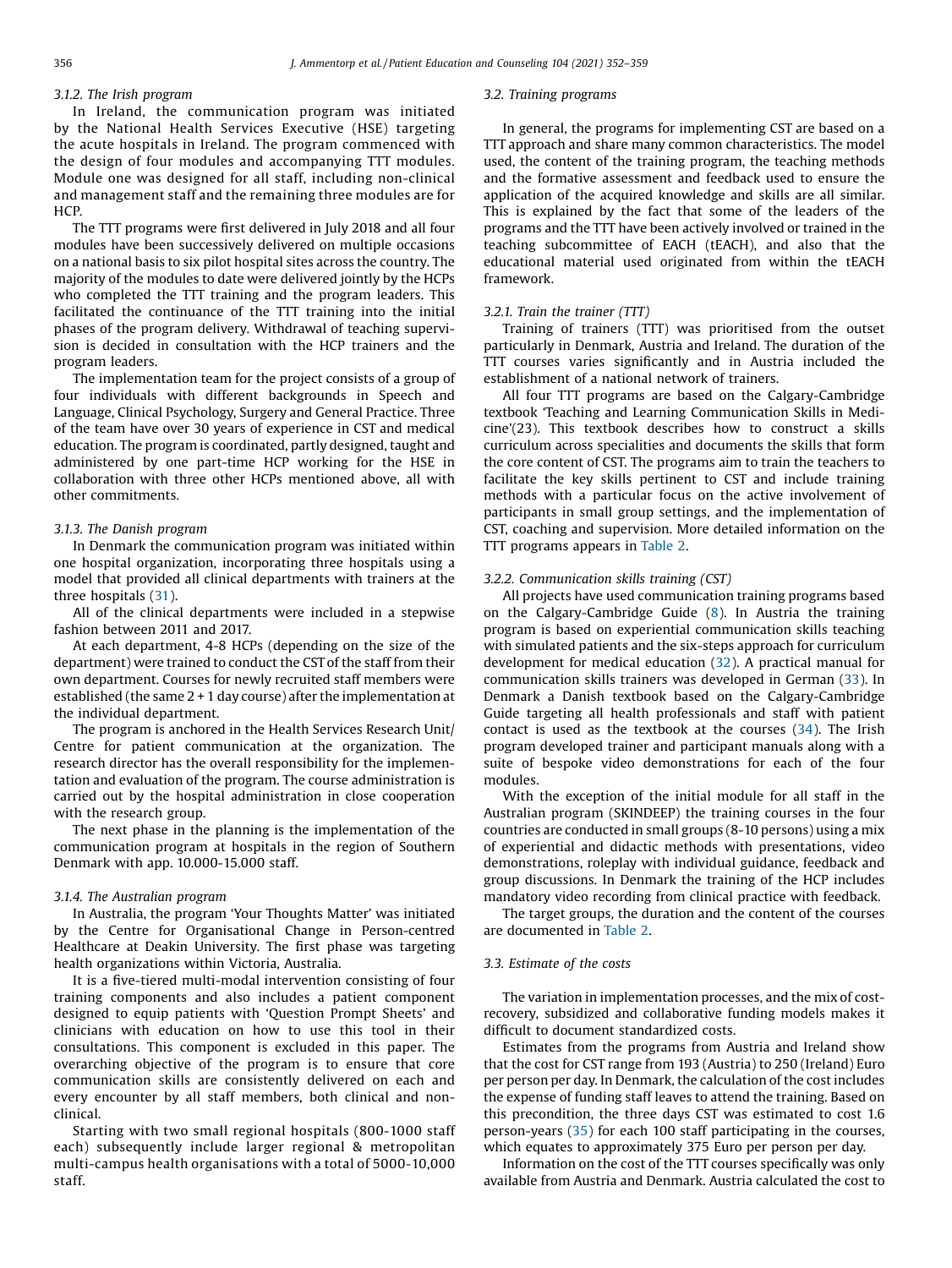be 140,000 Euro per TTT program and Denmark reported that the cost was 25,000 Euro per TTT course. In Austria, the costs arise from the long duration of the program (393 hours vs. 88 hours in Denmark) and its evaluation, and includes the establishment of the national trainer network and the network of trained simulated patients.

#### 3.4. To what extent did we succeed?

This question was elucidated by the heads of the communication programs by responding to the indicators of the RE-AIM framework. A summary of their description is presented in [Table](#page-3-0) 3.

With regard to the REACH indicator (number of participants and representation in relation to the target group, the number of participants in the programs ranged from 446 in the pilot phase in Austria to 3000 health care workers after six years in Denmark. All programs were successful in targeting the intended groups, however in Australia it was noticed that it was challenging to reach as many physicians in the implementation phase.

According to 'EFFECTIVENES' and the impact of the program, it has only been investigated in Austria and in Denmark. Both programs used self-efficacy as one of the outcome measures, and the findings from Denmark demonstrates that the three-day communication skills program could be implemented broadly in clinical practice and still demonstrate the same positive outcomes as shown in smaller and more controlled studies ([16\)](#page-6-0).

Denmark has also reported data from observations of healthcare workers' communication based on audio recordings. The findings from this study showed a significant increase in patientcentered communication, following training, with no increase found in time spent in the consultation ([36](#page-7-0)). Patients' experiences of the communication were measured using the Communication Assessment Tool ([37](#page-7-0)) and the preliminary data seems to support the findings from the objective ratings and the self-efficacy questionnaires ([38](#page-7-0)).

According to the RE-AIM indicator 'ADOPTION' all four programs can document that they are in the process of implementing their programs in a brand-new setting. Australia has reported that future success of the program will rely on whether funding can be shared between the government and the health organisations.

Quality and consistency is currently assured only because the programs are being delivered by small groups of very experienced educators who are all members of EACH. Austria is the only country among the four which has developed standards for the trainers to guarantee that the courses are delivered as intended.

# 4. Discussion and conclusion

#### 4.1. Discussion

The implementation of the four projects has relied on a few individuals and this poses the main challenge. It takes a lot of effort to convince organizational leadership to invest, to involve stakeholders and to locate change agents in the healthcare institutions. In general, the evaluations of the courses has been very positive, as demonstrated by requests for new training programs, and plans for new implementation projects.

The necessity of adapting the program to the needs and the circumstances of local clinical practice is a common theme. Originally CST in Austria was planned to comprise of three and a half days spread longitudinally over several months, however this plan turned out to be too large a step for most of the Austrian institutions. Similar adjustments were necessary in the other projects such as customizing the content of the course to suit nonclinical staff members and adjusting the criteria for acceptance onto the TTT program. All four programs are characterized by a learner-centred approach focusing on skills training and the use of teaching methods such as role-play, feedback, supervision, and the analysis of consultations using video and group discussions. These are the methods that have proven effective and are known to result in enhanced person-centredness ([39](#page-7-0),[40](#page-7-0)).

The programs are all based on the TTT model, and the necessity of using well-trained trainers was highlighted as a precondition for the success of the implementation and the sustainability of the programs. The experiences shared in this study highlight why it makes sense to share our experiences and cooperate internationally. For example, until now it was only Austria that offered a TTT certification. On the other hand, Austria has reported challenges with less experienced participants in the TTT and has concluded that trainers should ideally be recruited in mandatory CST preceding the TTT. This is a strategy already adopted by the Danish and Irish programs.

The evaluation of the effectiveness of these large scale projects and the improvement of patient outcomes such as improved patient health and wellbeing, decreased readmission rate and other health economic outcomes remains a complex issue. There is disagreement regarding the desired methodological approach to this research. The recommendation in The Cochrane Handbook for Systematic Reviews of Interventions ([41](#page-7-0)) has identified the problem of bias resulting from the heterogeneity among trials and several reviews of communication programs have drawn the same conclusion [\(1,13](#page-6-0)).

The Austrian approach maintains that for CST to be successful, and to lead to actual transfer of skills into daily practice, more complex interventions are needed which would address not only the HCPs' skills development but also the organizational, cultural and systemic factors in which they work which do not support patient-centred communication.

According to the literature on the evaluation of complex interventions ([42](#page-7-0),[43](#page-7-0)) it is just as important to understand the context behind how a delivered intervention produces changes. Perhaps we have to reframe the research question to: how does CST change the behaviour of the HCP? And subsequently, how does the changed behaviour impact patients? Street et al. ([44](#page-7-0)) have described the direct and indirect pathways through which communication may influence health and wellbeing and suggest that research on the relationship between communication and outcomes should strive to identify the particular pathways through which the events of the consultation can affect subsequent patients' outcome. Furthermore, they suggest that researchers identify the outcome of interest first, then work backwards to ascertain the relevant proximal and intermediate outcomes which should be measured, and finally determine what aspects of clinician–patient communication should be analyzed to predict the success of that pathway. This is aligned with the Realistic Evaluation approach recommended for complex interventions [\(42,43](#page-7-0)), which emphasizes the importance of investigating not only 'what happens?' but also 'how it happens?' by testing hypothesized causal pathways and identifying unexpected mechanisms by using quantitative and qualitative methods.

The health economic impact of CST using large scale interventions is another issue, which has to be addressed in future studies. Research in this area is still scarce, however if future large scale studies can confirm the findings of Zhang et al., that effective communication programs are associated with less aggressive treatment and reduced health care costs  $(45)$ , then funding for more large scale projects may be forthcoming.

The RE-AIM framework used to collect data and to analyze the interventions provided a useful framework to give an overview of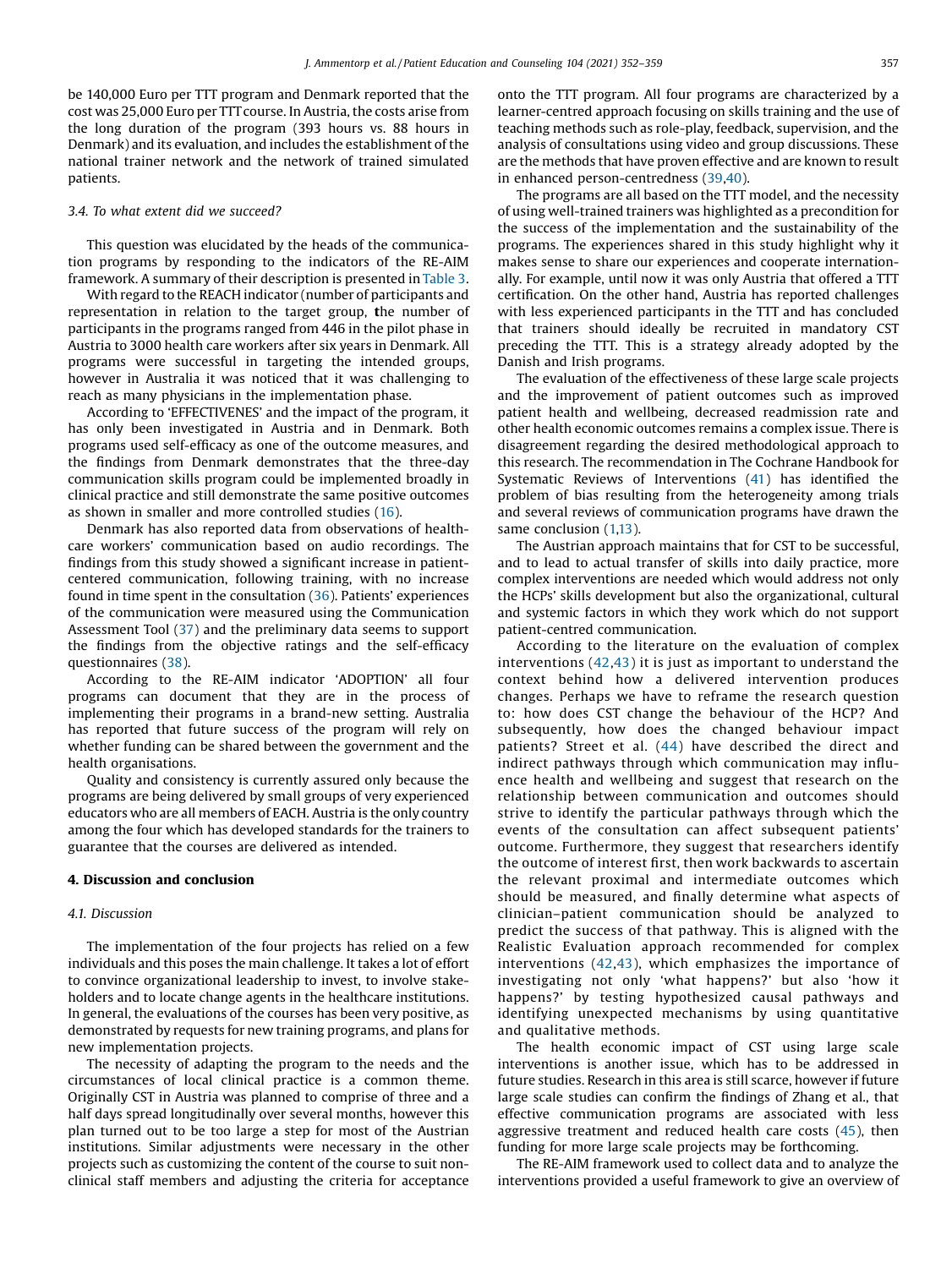<span id="page-6-0"></span>the important aspects of the interventions, the implementation process and to help to clarify the similarities and the differences between them.

The implementation literature suggests several models/frameworks, however there is no consensus on how best to divide the analysis into the subcomponents and it is not possible to adjudicate between the different frameworks describing e.g. fidelity, dose, reach etc. [\(43](#page-7-0)).

We chose to focus on these four national projects for the purposes of this study although there may be many other large scale projects in existence and this can be regarded as a limitation of our study. By including programs based on the Calgary-Cambridge Guide and the TTT model, we sought to increase the comparability of the projects. The data collection methodology was purposive and collected from the authors who initiated and implemented the programs and this methodology is another limitation of the study. Despite this, the data represent important knowledge about the implementation process of a generic communication training concept conducted in a wide variety of clinical settings and across different countries.

The fact that the data has led to identification of similar findings in terms of experienced successes and challenges also helps confirm the novelty and significance of the data.

### 4.2. Conclusion

The experiences from implementing communication training based on the Calgary-Cambridge Guide and the TTT concept indicates that these are valid concepts which can be implemented and adopted in multiple different health care settings across national cultures. The authors stress the importance of establishing standardized trainer education, the necessity of tailoring the communication programs to the needs and the circumstances in the local clinical practice, and to the maintenance of the academic creditability of the program.

Knowledge about the impact of the programs continues to be scarce although the findings from the Danish surveys and observation studies as well as from the Austrian evaluation are very promising and are in preparation for publication.

CST training should be regarded as a complex intervention and so evaluation studies should use appropriate methodologies. The measurement of the health economics of these programs will require co-operation across jurisdictions. The sustainability of the programs is under threat whilst they are dependent on provisional funding and this requires urgent attention.

### 4.3. Practice Implications

Cultural change which focuses on the patient's perspective, on self-reflection, and on peer feedback is necessary to achieve continuous improvement in communication competencies in clinical practice. Interventions should not be limited to the empowerment of individuals but should include organizational and process development. Initiating local, national and international processes for developing incentives for good healthcare communication may pave the way for a patient-centred communication culture that makes a difference for patients.

The allocation of resources at the political and organizational level needs to be prioritized as a matter of urgency in order to guarantee the sustainability of programs.

#### CRediT authorship contribution statement

Jette Ammentorp: Conceptualization, Methodology, Writing original draft, Writing - review & editing. Sarah Bigi: Conceptualization, Writing - review & editing. **Jonathan Silverman:**  Methodology, Resources, Writing - review & editing. Marlene Sator: Investigation, Methodology, Resources, Writing - review & editing. Peter Gillen: Investigation, Methodology, Resources, Writing - review & editing. Winifred Ryan: Methodology, Resources, Writing - review & editing. Marcy Rosenbaum: Methodology, Ressources, Writing - review & editing. Meg Chiswell: Methodology, Resources, Writing - review & editing. Eva Doherty: Methodology, Resources, Writing - review & editing. Peter Martin: Conceptualization, Resources, Writing - review & editing.

#### Declaration of Competing Interest

No competing interests

#### Acknowledgements

The authors want to thank the many trainers, staff members and managers in charge for their commitment and for making it possible to implement the communication programs

#### References

- [1] F. Dwamena, M. [Holmes-Rovner,](http://refhub.elsevier.com/S0738-3991(20)30459-6/sbref0005) C.M. Gaulden, C. Jorgensen, G. Sadigh, A. Sikorskii, et al., Interventions for providers to promote a [patient-centred](http://refhub.elsevier.com/S0738-3991(20)30459-6/sbref0005) approach in clinical [consultations,](http://refhub.elsevier.com/S0738-3991(20)30459-6/sbref0005) Cochrane Database SystRev. (2012).
- [2] S.M. Smith, H. Soubhi, M. Fortin, C. Hudon, T. O'Dowd, [Interventions](http://refhub.elsevier.com/S0738-3991(20)30459-6/sbref0010) for improving outcomes in patients with [multimorbidity](http://refhub.elsevier.com/S0738-3991(20)30459-6/sbref0010) in primary care and [community](http://refhub.elsevier.com/S0738-3991(20)30459-6/sbref0010) settings, The Cochrane database of systematic reviews (4) (2012) [Cd006560.](http://refhub.elsevier.com/S0738-3991(20)30459-6/sbref0010)
- [3] M.E. Poitras, M.E. Maltais, L. [Bestard-Denomme,](http://refhub.elsevier.com/S0738-3991(20)30459-6/sbref0015) M. Stewart, M. Fortin, What are the effective elements in [patient-centered](http://refhub.elsevier.com/S0738-3991(20)30459-6/sbref0015) and multimorbidity care? A [scoping](http://refhub.elsevier.com/S0738-3991(20)30459-6/sbref0015) review, BMC Health Serv Res. 18 (2018) 446.
- [4] P.M. Moore, S. Rivera, G.A. Bravo-Soto, C. Olivares, T.A. Lawrie, [Communication](http://refhub.elsevier.com/S0738-3991(20)30459-6/sbref0020) skills training for healthcare [professionals](http://refhub.elsevier.com/S0738-3991(20)30459-6/sbref0020) working with people who have cancer, The Cochrane database of [systematic](http://refhub.elsevier.com/S0738-3991(20)30459-6/sbref0020) reviews 7 (2018) Cd003751.
- [5] Organization WH, WHO global strategy on integrated people-centred health services 2016-2026, (2020) . [https://apps.who.int/iris/bitstream/handle/](https://apps.who.int/iris/bitstream/handle/10665/180984/WHO_HIS_SDS_2015.20_eng.pdf?sequence=12015) [10665/180984/WHO\\_HIS\\_SDS\\_2015.20\\_eng.pdf?sequence=12015](https://apps.who.int/iris/bitstream/handle/10665/180984/WHO_HIS_SDS_2015.20_eng.pdf?sequence=12015).
- [6] S. [Karuranga,](http://refhub.elsevier.com/S0738-3991(20)30459-6/sbref0030) K. Sorensen, C. Coleman, A.J. Mahmud, Health Literacy [Competencies](http://refhub.elsevier.com/S0738-3991(20)30459-6/sbref0030) for European Health Care Personnel, HLRP. 1 (2017) e247–e256.
- [7] J. Silverman, Models of the Consultation. A summary of models that have been proposed over the last 40 years, (2012) . [https://www.each.eu/wp-content/](https://www.each.eu/wp-content/uploads/2014/08/Models_of_the_Consultation.pdf###) [uploads/2014/08/Models\\_of\\_the\\_Consultation.pdf###](https://www.each.eu/wp-content/uploads/2014/08/Models_of_the_Consultation.pdf###).
- [8] J. Silverman, S. Kurtz, J. Draper, Skills for [communicating](http://refhub.elsevier.com/S0738-3991(20)30459-6/sbref0040) with patients, Oxon: [Radcliffe](http://refhub.elsevier.com/S0738-3991(20)30459-6/sbref0040) Medical Press Ltd (2013).
- [9] J. Burt, G. Abel, N. Elmore, J. [Campbell,](http://refhub.elsevier.com/S0738-3991(20)30459-6/sbref0045) M. Roland, J. Benson, et al., Assessing [communication](http://refhub.elsevier.com/S0738-3991(20)30459-6/sbref0045) quality of consultations in primary care: initial reliability of the Global Consultation Rating Scale, based on the [Calgary-Cambridge](http://refhub.elsevier.com/S0738-3991(20)30459-6/sbref0045) Guide to the Medical Interview, BMJ Open. 4 [\(2014\)e004339](http://refhub.elsevier.com/S0738-3991(20)30459-6/sbref0045).
- [10] L.E. Selman, L.J. Brighton, A. Hawkins, C. [McDonald,](http://refhub.elsevier.com/S0738-3991(20)30459-6/sbref0050) S. O'Brien, V. Robinson, et al., The Effect of [Communication](http://refhub.elsevier.com/S0738-3991(20)30459-6/sbref0050) Skills Training for Generalist Palliative Care Providers on [Patient-Reported](http://refhub.elsevier.com/S0738-3991(20)30459-6/sbref0050) Outcomes and Clinician Behaviors: A Systematic Review and [Meta-analysis,](http://refhub.elsevier.com/S0738-3991(20)30459-6/sbref0050) J Pain Symptom Manage. 54 (2017) 404–[416.](http://refhub.elsevier.com/S0738-3991(20)30459-6/sbref0050)
- [11] D.W. Bos-van den Hoek, L.N.C. Visser, R.F. Brown, E.M.A. Smets, I. [Henselmans,](http://refhub.elsevier.com/S0738-3991(20)30459-6/sbref0055) [Communication](http://refhub.elsevier.com/S0738-3991(20)30459-6/sbref0055) skills training for healthcare professionals in oncology over the past decade: a [systematic](http://refhub.elsevier.com/S0738-3991(20)30459-6/sbref0055) review of reviews, Curr.Opin. Support Palliat Care. 13 [\(2019\)](http://refhub.elsevier.com/S0738-3991(20)30459-6/sbref0055) 33–45.
- [12] R.J. [Uitterhoeve,](http://refhub.elsevier.com/S0738-3991(20)30459-6/sbref0060) J.M. Bensing, R.P. Grol, P.H. Demulder, T. Vana, The effect of [communication](http://refhub.elsevier.com/S0738-3991(20)30459-6/sbref0060) skills training on patient outcomes in cancer care: a [systematic](http://refhub.elsevier.com/S0738-3991(20)30459-6/sbref0060) review of the literature, Eur J Cancer Care. 19 (2010) 442-457.
- [13] L. Lord, D. Clark-Carter, A. Grove, The effectiveness of [communication-skills](http://refhub.elsevier.com/S0738-3991(20)30459-6/sbref0065) training interventions in end-of-life noncancer care in acute [hospital-based](http://refhub.elsevier.com/S0738-3991(20)30459-6/sbref0065) services: A systematic review, Palliative & [supportive](http://refhub.elsevier.com/S0738-3991(20)30459-6/sbref0065) care 14 (2016) 433–444.
- [14] J. [Ammentorp,](http://refhub.elsevier.com/S0738-3991(20)30459-6/sbref0070) S. Sabroe, P.E. Kofoed, J. Mainz, The effect of training in [communication](http://refhub.elsevier.com/S0738-3991(20)30459-6/sbref0070) skills on medical doctors' and nurses' self-efficacy. A [randomized](http://refhub.elsevier.com/S0738-3991(20)30459-6/sbref0070) controlled trial, Patient Educ Couns. 66 (2007) 270–277.
- [15] B. Norgaard, J. Ammentorp, K.O. Kyvik, P.E. Kofoed, [Communication](http://refhub.elsevier.com/S0738-3991(20)30459-6/sbref0075) skills training increases self-efficacy of health care [professionals,](http://refhub.elsevier.com/S0738-3991(20)30459-6/sbref0075) J Contin Educ [Health](http://refhub.elsevier.com/S0738-3991(20)30459-6/sbref0075) Prof. 32 (2012) 90–97.
- [16] M. [Wolderslund,](http://refhub.elsevier.com/S0738-3991(20)30459-6/sbref0080) P.E. Kofoed, J. Ammentorp, Effect of large scale [communication](http://refhub.elsevier.com/S0738-3991(20)30459-6/sbref0080) skills training, Patient Educ Couns. (2020) In Review..
- P. [Gulbrandsen,](http://refhub.elsevier.com/S0738-3991(20)30459-6/sbref0085) E. Krupat, J.S. Benth, A. Garratt, D.G. Safran, A. Finset, et al., "Four Habits" goes abroad: report from a pilot study in [Norway,](http://refhub.elsevier.com/S0738-3991(20)30459-6/sbref0085) Patient Educ Couns. 72 [\(2008\)](http://refhub.elsevier.com/S0738-3991(20)30459-6/sbref0085) 388–393.
- [18] P. Gulbrandsen, B.F. Jensen, A. Finset, D. [Blanch-Hartigan,](http://refhub.elsevier.com/S0738-3991(20)30459-6/sbref0090) Long-term effect of [communication](http://refhub.elsevier.com/S0738-3991(20)30459-6/sbref0090) training on the relationship between physicians' self-efficacy and [performance,](http://refhub.elsevier.com/S0738-3991(20)30459-6/sbref0090) Patient Educ Couns. 91 (2013) 180–185.